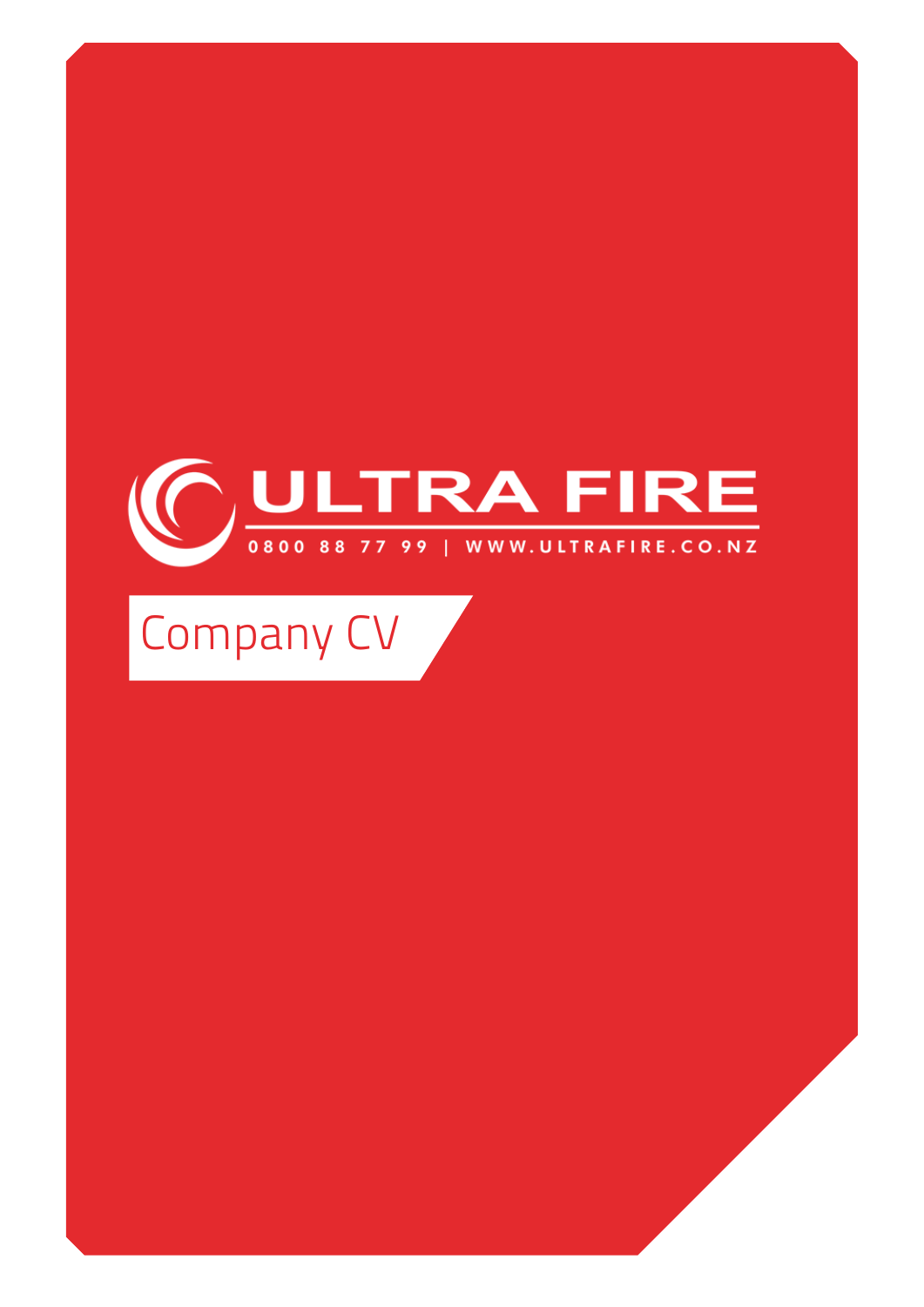# ABOUT US





Ultra Fire Protection Limited is a wholly New Zealand owned and operated fire protection and Security Company. Established in 2012 its head office for New Zealand is in Tauranga. Kris Tocker is the founding director

We are a fire company that provides effective solutions in the commerical industry. We are here to deliver premium solutions for a wide range of businesses in the major North Island areas, Coromandel, Thames, Hamilton, New Plymouth, Rotorua, Tauranga, Taupo and Napier.

We are working with a wide range of developers & construction companies in our endeavour to provide them with a cost effective solution. We have an experienced and dedicated team of fire professionals. We are your best choice for a wide range of fire installation, servicing and building compliance needs.

We work closely in order to understand your business requirements and utilise the appropriate technology to get you the best solution for your business.

#### Who We Are

We are fire installation experts, with 80+ years of combined experience we can tackle any job big or small. We pride ourselves in being focused on quality of work, cost control and time management.

With our strong combination of industry knowledge, experience, innovative solutions, and expertise we can protect your business, meeting your regulatory obligations and giving you peace of mind. We offer a wide range of quality world leading Fire Alarm products and Fire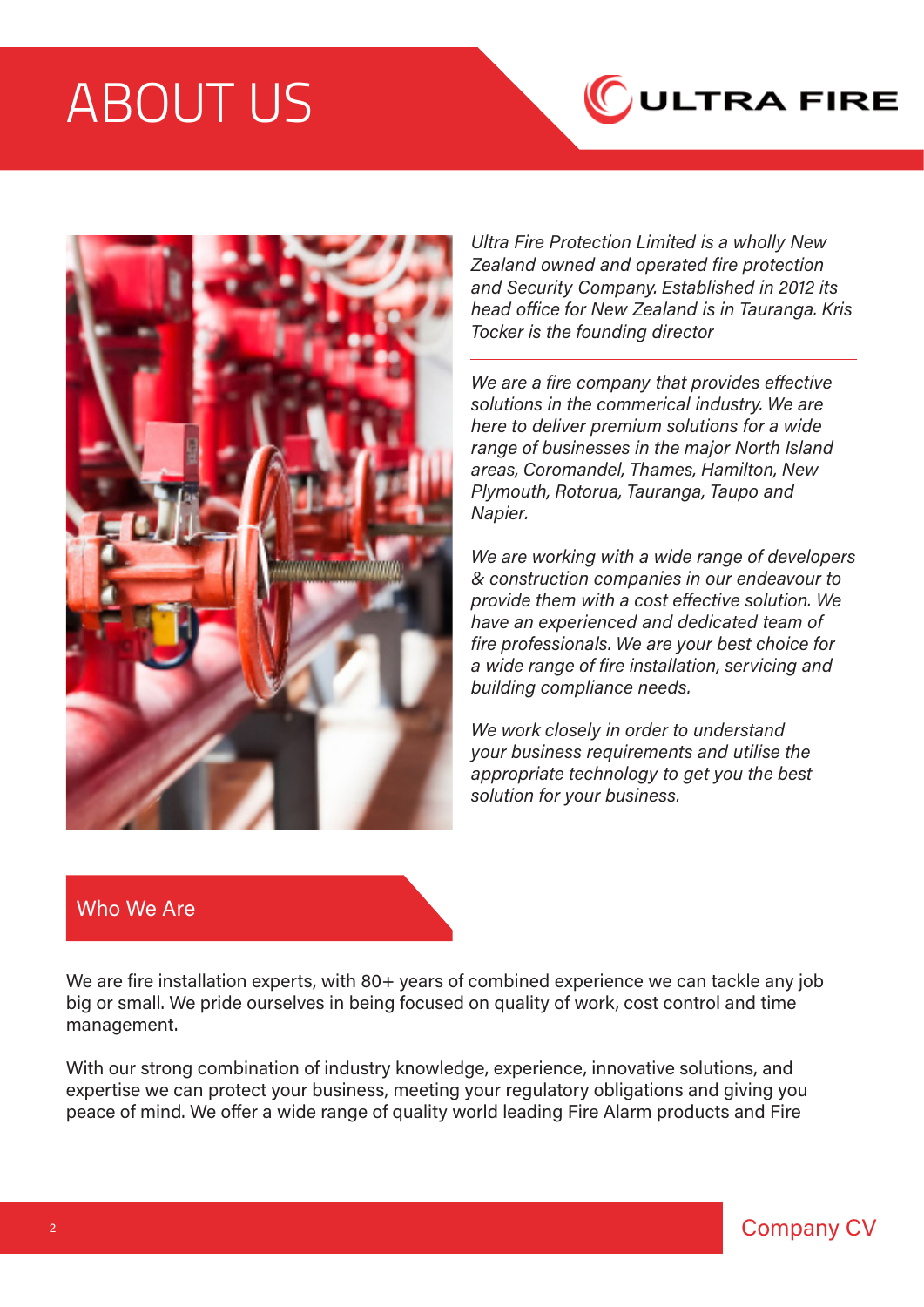

# OUR TEAM

#### What We Do?

We offer a full range of services for the commercial and industrial sectors including:

- Fire Alarm Design and Installation
- Fire Sprinkler Design and Installation
- Fire Systems ongoing and preventative maintenance
- Fire Equipment Installation, and Routine maintenance
- Fire Doors & Passive Systems.
- Fire Extinguishers.
- Gas Suppression Systems.
- Hydrants & Hose Reel Systems.
- Service, Maintenance & Testing.
- Special application systems.
- Emergency Lighting.
- Emergency Warning & Evacuation Systems

We are proud of our company striving to produce strong financial results from which everyone will benefit, determined to outperform and beat our competition; we are a high energy, fast moving, decisive organisation.

Ultra Fire Protection adopts a full life-cycle approach in working with our customers to provide the right solution for their needs.

Ultra Fire Protection supports this model of engagement by:

•Ensuring skilled people are located locally/nationally.

•Providing leading capability in the development, installation and service of the industry's most advanced fire technology.

•Maintain professional consultancy services ranging from engineering advice to fire training.

•Having a team driven by a passion for delivering exceptional client service.

No matter how large or how small your business is, you'll experience the same attention to detail and the same high level of personalised service.

Ultra Fire Protection combines industry expertise and innovative ways of thinking, together with a comprehensive range of products and services.

At Ultra Fire Protection we like to build long term partnerships with our clients, taking care of as many building services as required for your property. This ensures continuity for both our clients and local councils.

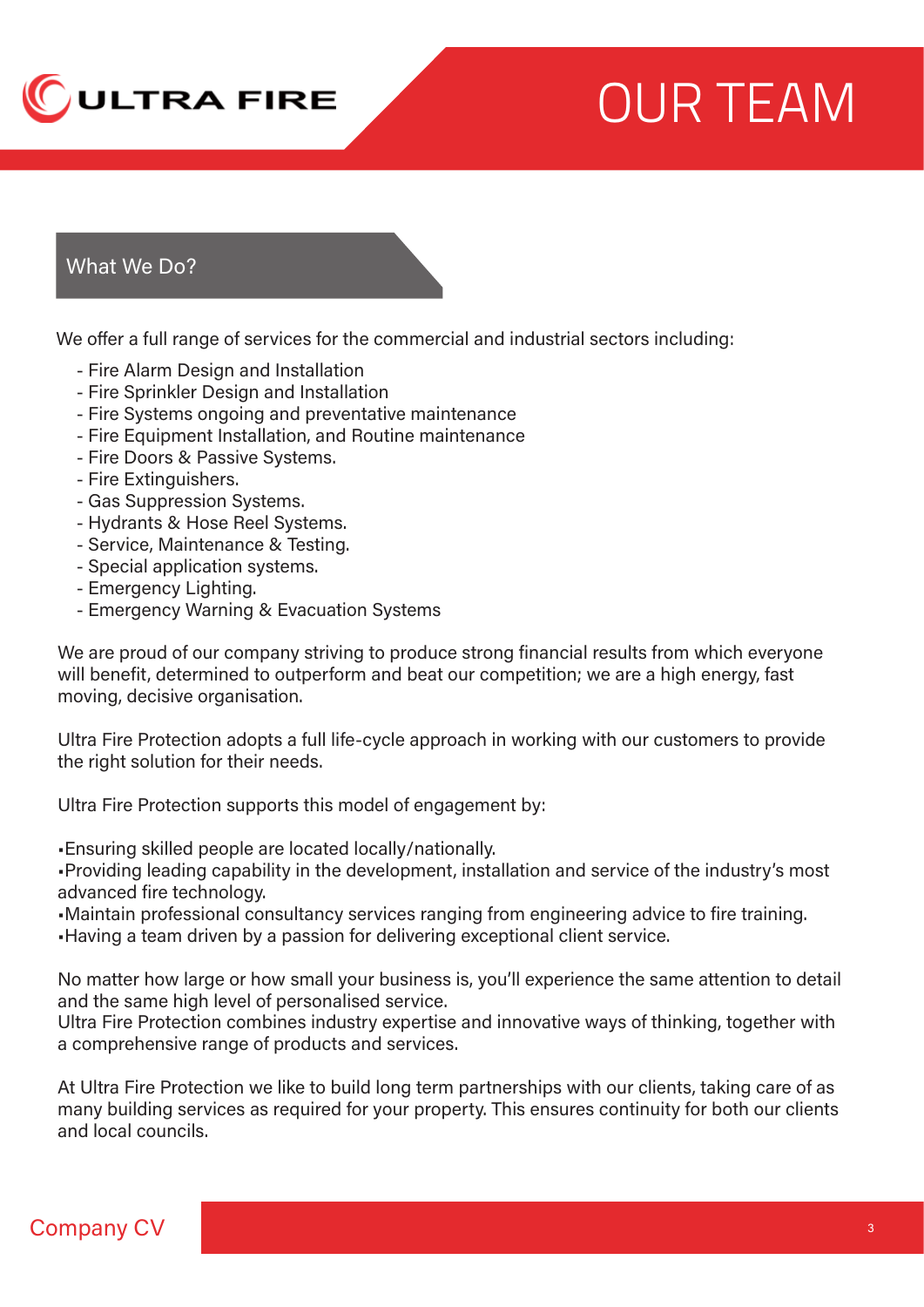# OUR TEAM



We are proud of our company striving to produce strong financial results from which everyone will benefit, determined to outperform and beat our competition; we are a high energy, fast moving, decisive organization.

Kris Tocker



#### Mike Wood



#### Joe Medwin



Owner & Director of the company with more than 25 years of experience in the fire protection industry. Kris's involvement in the fire protection business started way back in 1997, he quickly became obessed with the industry learning everything he could. Then in late 2011 he decided he was going to do it for himself and formed the company in early 2012. Things have just expanded from there with now over 45 staff we have craved out a repuation for doing large and successful installs on time everytime and that doesn't happen by mistake. His drive and attention to detail is what got the company started and he has kept the momentum going through hard work and been on the ground with the team, he is a great leader.

Mike is highly regarded within the fire industry, his process-driven approach to managing our contracts and installations has a noticable difference at the end of project that is always finished on-time.

Mike believes in delivering higher than expected customer service, ensuring everyone involved is satisfied, and keeping the team running smoothly. With 17 years experience, there are very few people as knowledgable and proactive as him.

Joe, our senior designer brings 13 years design experience to the Ultra Fire team. He has an extensive knowledge of fire protection system design & legislation. He prides himself on designing quality, cost effective & compliant systems for our clients. Joe is a proficient and experienced user of Revit, AutoCAD, AutoSprink & BIM360 software.

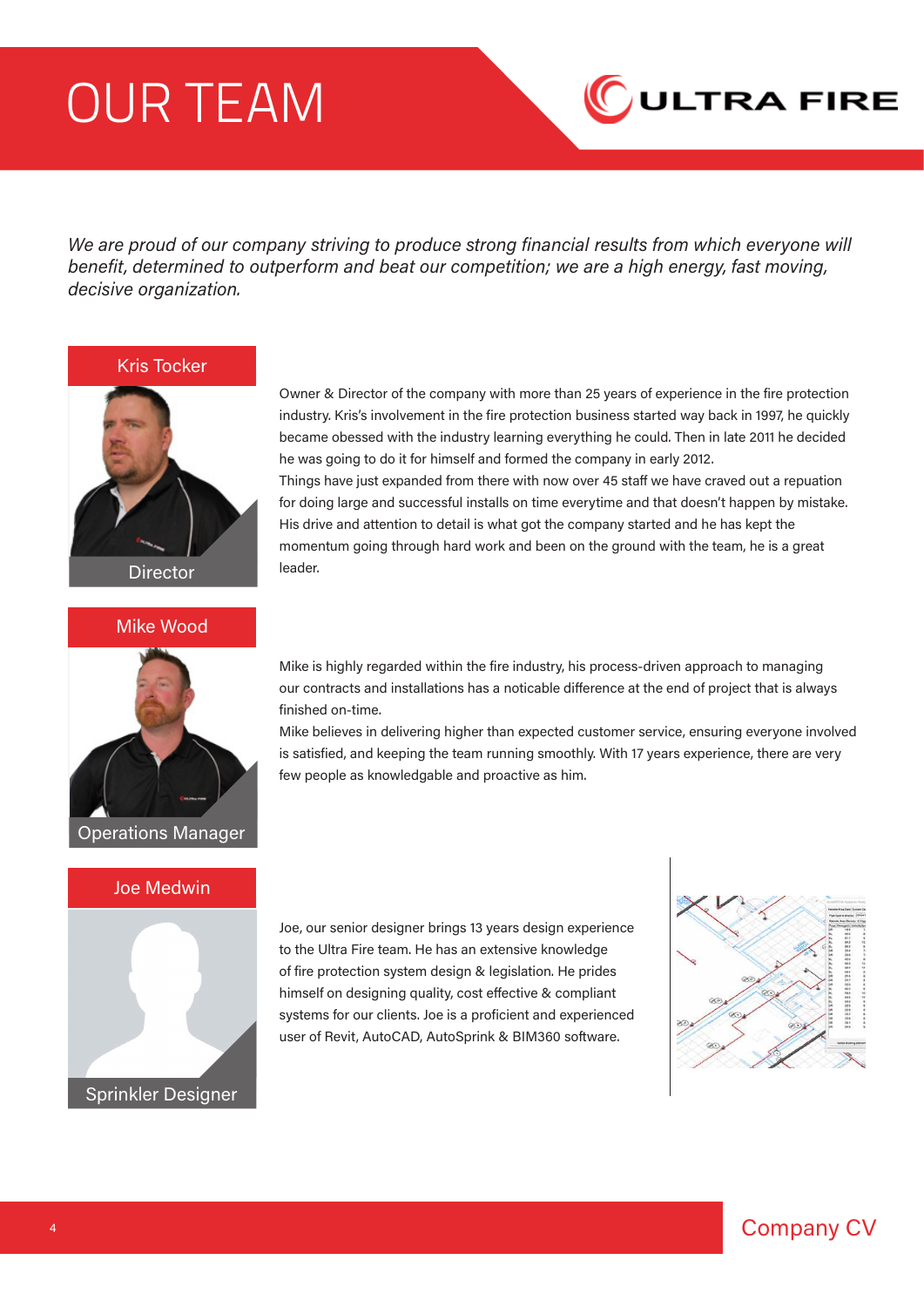

# OUR TEAM

# Natasha Tocker Office Manager 6 Years Experience 24 Years Experience 24 Years Experience 24 Years Experience

#### Gavin Stowe



#### Ben Millar



### BAY OF PLENTY / WAIKATO TEAM

#### ADMINISTRATION / OFFICE TEAM

Natasha Tocker - Office Manager - 6 Years Deralene Everest - Accounts Rec Admin - 1.5 Years Lily Parton - Accounts Support

#### INSTALLATION/CONTRACTS TEAM

Mike Wood - Contracts Manager - 17 Years Claire Christie - CAD / Contracts Admin - 17 Years Michael Winiata - Senior Alarm Supervisor - 10 Years Steve Denny - Senior Contracts Technician - 28 Years Jared Cranston - Intermediate Technician - 3 Years Thorne Jones - Intermediate Technician - 2 Years Michael Cummings - Technician Oliver Maudlin - Trainee Technician Mackenzie Saunders - Junior CAD/Contracts Admin

#### SPRINKLER TEAM

Kris Tocker - Director - 25 Years Gareth Bird- Sprinkler Project Manager Ben Millar - Sprinkler Service Manager - 15 Years Bevan Harington - Sprinkler Designer/Installer - 6 Years Troy Hocken - Sprinkler Foreman - 20 Years Blair Mc Quarters - Senior Sprinkler Technician - 6 Years Manea Ngatai - Intermediate Sprinkler Technician - 2 Years Glen Downey - Intermediate Sprinkler Tech - 2 Years Luke Botica - Junior Sprinkler Technician - 2 Years

#### SERVICE TEAM

Jason McCarthy - Service Manager / Business Dev Manager Nicola Farrell - Service Administrator - 10 Years Gavin Stowe - Service Supervisor - 24 Years Nathan Bourne - Intermediate Technician - 4 Years John Vartha - Site Surveyor - 38 Years Chris Davies - Technician Graham Everest - Tester Karl Brambley - Tester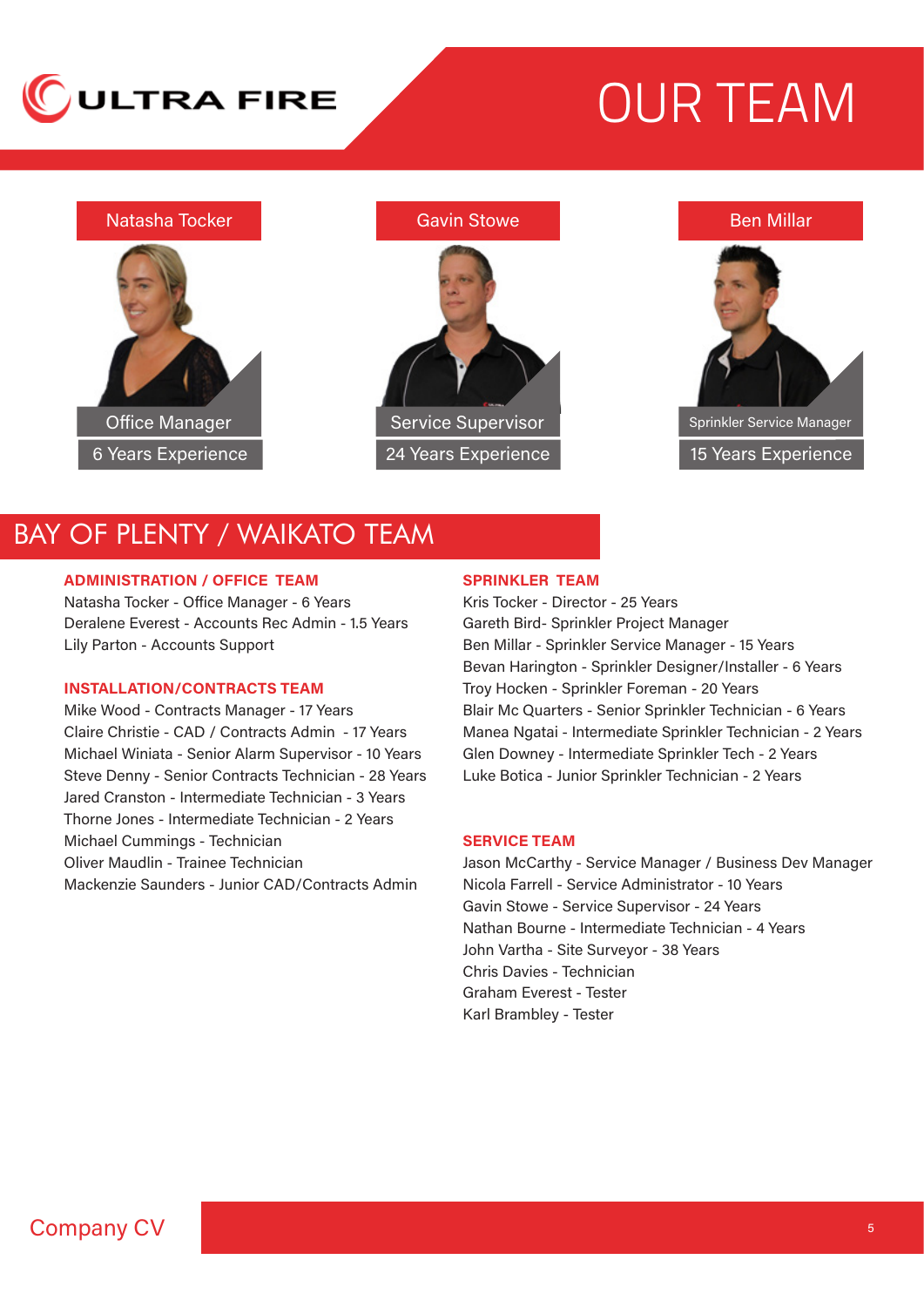

# CLIENTS

## JUST SOME OF OUR AMAZING CLIENTS,







## ri 11 **RUCTION**















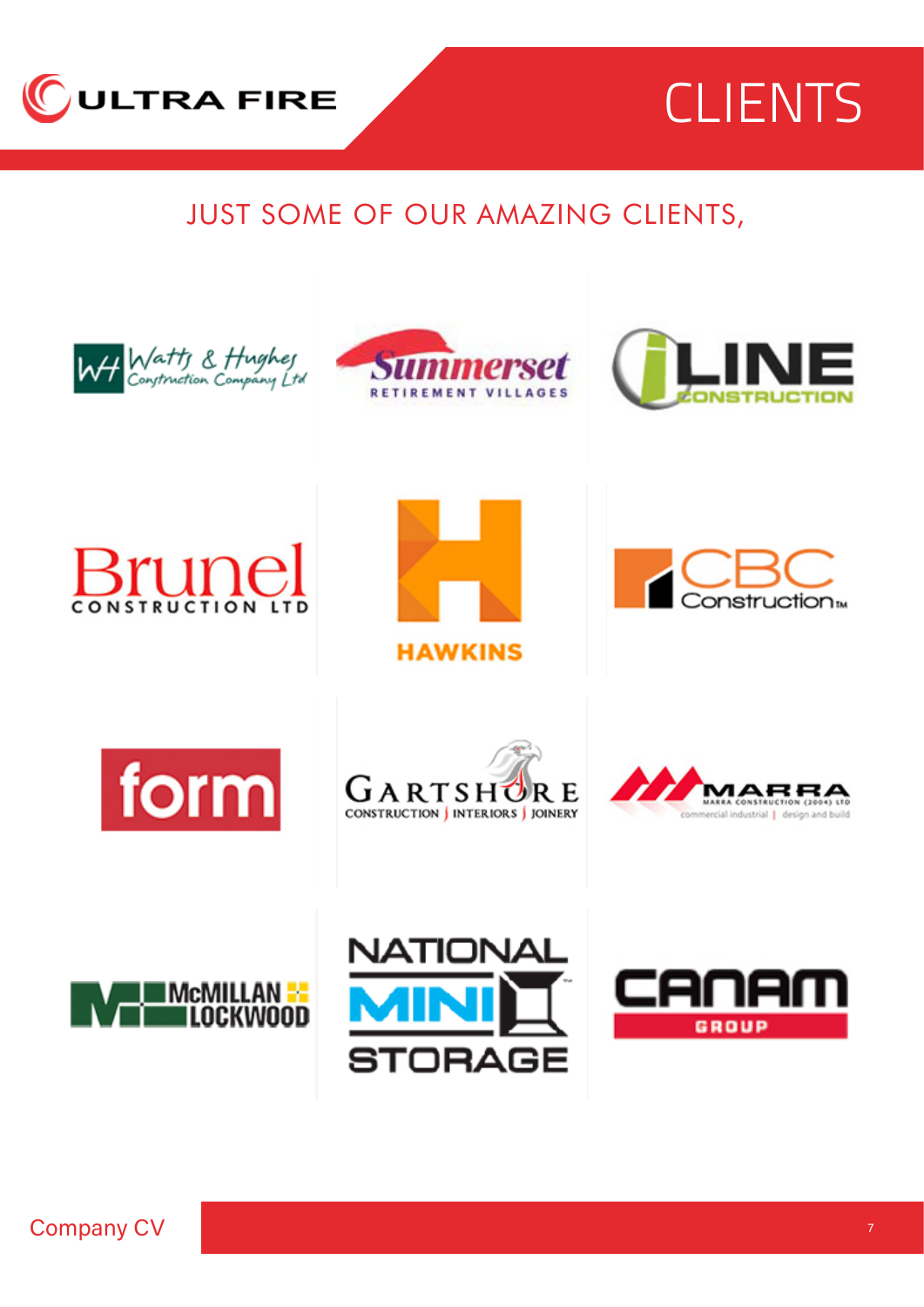# **PROJECTS**